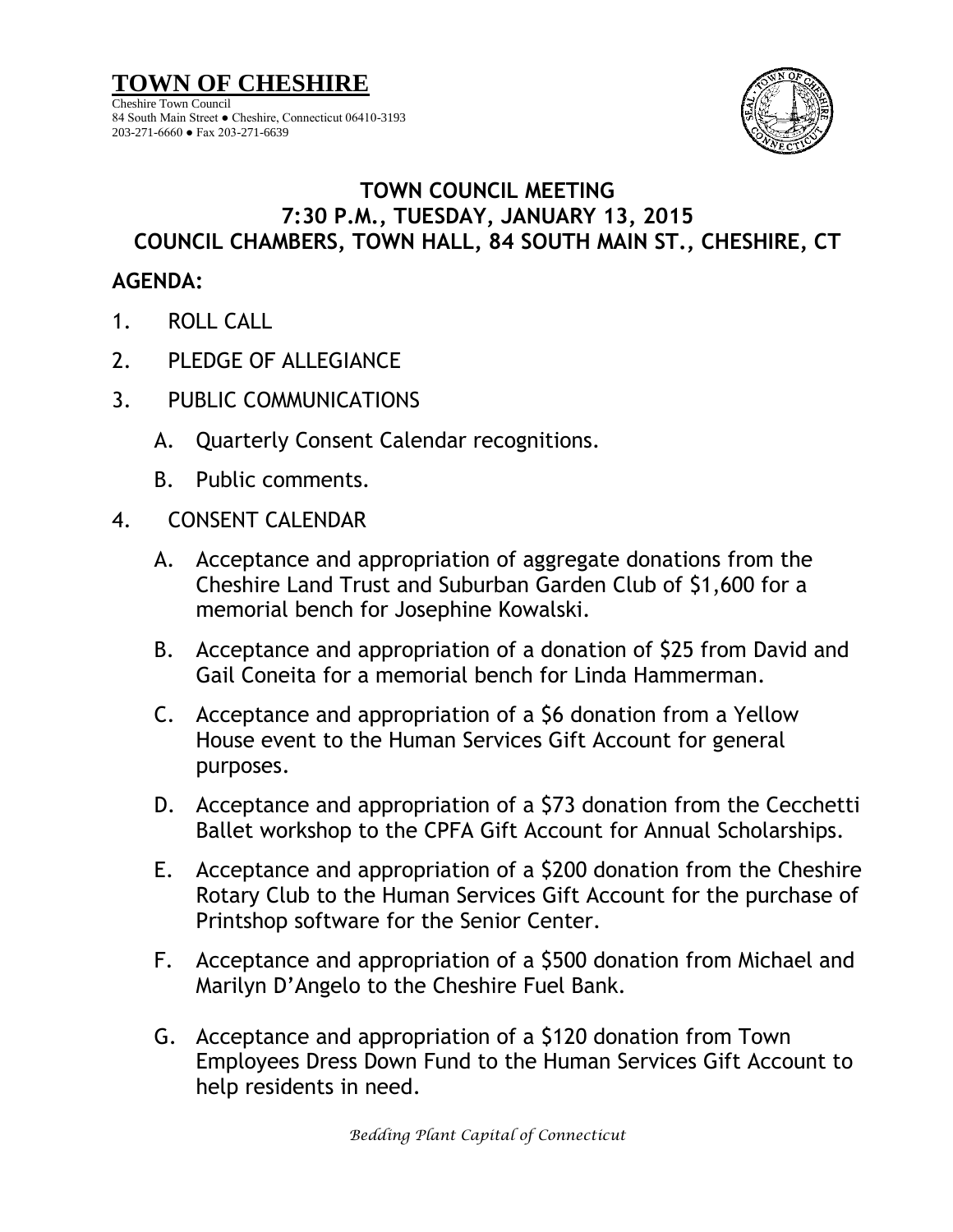- H. Acceptance and appropriation of a \$100 donation from Marie Hirschfeld in honor of the Richard Beaudoin and Ken Mita families, Bob and Pat Lucash and Elaine Barton to the Human Services Gift Account to help residents in need.
- I. Acceptance and appropriation of a \$11.70 donation from a Yellow House event to the Human Services Gift Account for general purposes.
- J. Acceptance and appropriation of an aggregate of \$20 in donations from the Senior Center to the Jitney Bus Fund.
- K. Acceptance and appropriation of a \$2,500 donation from the Temple Lodge 16AF to the Human Services Gift Account for residents in need.
- L. Acceptance and appropriation of a donation of \$300 from Cathleen Devlin to the Cheshire Fuel Bank.
- M. Acceptance and appropriation of a \$100 donation from Cathleen Devlin in honor of her mother to the Jitney Bus Fund.
- N. Acceptance and appropriation of a \$55 donation from Stephanie Ferrall and Violet Howard to the Jitney Bus Fund.
- O. Acceptance and appropriation for a \$400 donation from Barbara Cable to the Cheshire Fuel Bank.
- P. Acceptance and appropriation of a \$20 donation from Donna Harris to the Police Gift Account for general purposes.
- 5. ITEMS REMOVED FROM CONSENT CALENDAR
- 6. OLD BUSINESS
- 7. NEW BUSINESS
	- A. Presentation and discussion of Legislative Package with State legislative delegation.
	- B. Conflict of Interest disclosures.
	- C. Bidding requirements.
	- D. Confirmation of resolution approving a procurement and construction administration agreement with BL Companies for the CHS Locker Room Project.
	- E. Authorization to apply for a Community Development Block Grant (CDBG) for the Cheshire Housing Authority.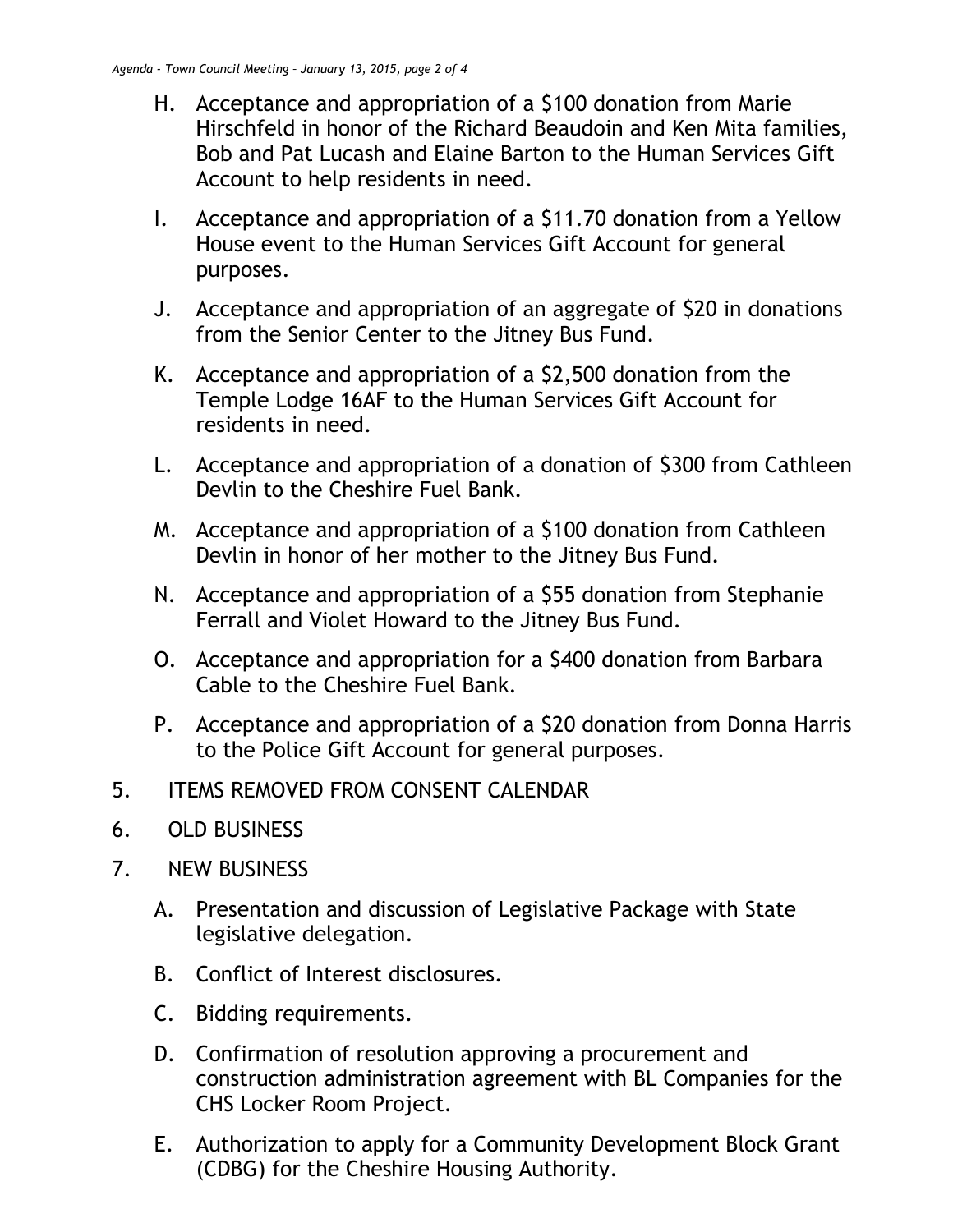- F. Amendment to deauthorizing resolution for Wastewater Pollution Control Plant Improvements project.
- G. Amendments to elderly tax relief programs.
	- i. Call for public hearing for amendments to the elderly tax relief ordinance Section 17-6.
	- ii. Call for public hearing for amendments to the elderly tax freeze ordinance Section 17-15.
	- iii. Approval of revised income levels for the 2014 Local Elderly Property Tax Credit Program.
- H. Approval of revised change order agreement with Arizon Industries for a total contract price of \$2,837,371.
- I. Appointment of pool construction oversight committee.
- J. Public Building Commission request for bid waiver to hire Detour Construction to perform sidewalk installation at various school buildings.
- K. Public Building Commission request for bid waiver to hire Jacques Consulting for design and construction inspection services for masonry wall repairs at various school buildings.
- L. Assessment appeal settlement and approval of stipulation, possible executive session.
- 8. TOWN MANAGER REPORT AND COMMUNICATIONS
	- A. Monthly Status Report.
	- B. Department Status Reports: Police, Fire, Fire Marshal.
- 9. TOWN ATTORNEY REPORT AND COMMUNICATIONS
- 10. REPORTS OF COMMITTEES OF THE COUNCIL
	- A. Chairman's Report.
		- i. Referral of process for bidding and purchase of Fire Apparatus to committee.
	- B. Miscellaneous.
- 11. APPROVAL OF MINUTES Regular Meeting and Public Hearing of December 9, 2014; Special Meetings of December 16 and 30, 2014.